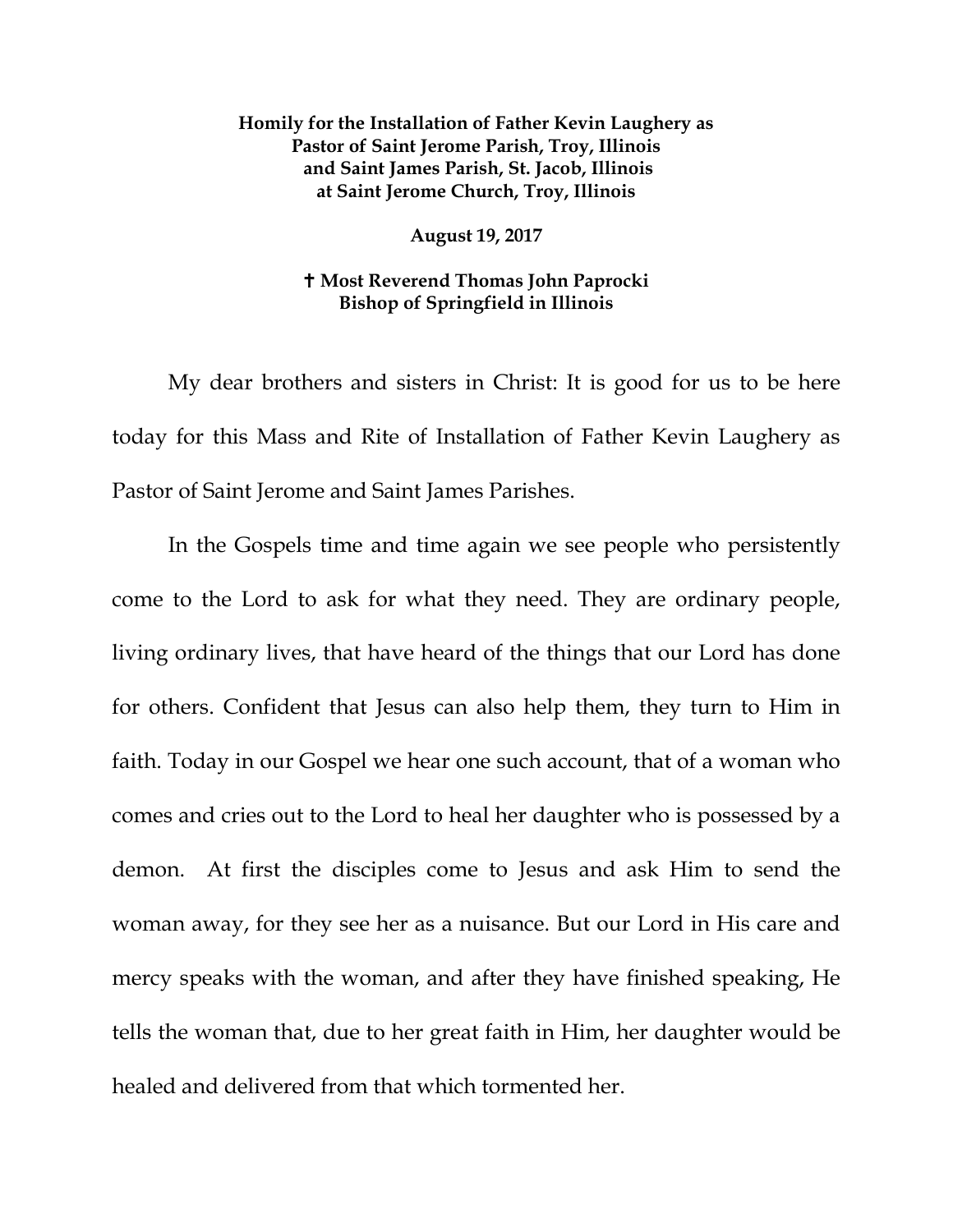How often in our lives do we, like the woman in the Gospel today, need something from our Lord? While I would hope that we would not need one of our family members freed from the torment of demonic possession, we all have something for which we could use the grace of God to assist us. Whether it is His grace to live out our particular vocations in ways that lead us ever closer to Him, or the grace to accept something that we are struggling to accept, or even the grace to live as Christ's disciples more faithfully, all of us could come to the Lord more intently to ask for what we need. For our Lord did not give reluctantly to people what they sought, rather, He saw their great faith and gave them what they needed.

My dear brothers and sisters, may we always strive to have the faith to seek our Lord when things are going well and even when they could be better. For if we are to live as Christ's disciples in the midst of the world today, we are certainly going to need His grace to sustain us in our mission of building up the kingdom of God on earth so that we might one day inherit a place in the Heavenly kingdom when our work here on earth is finished.

2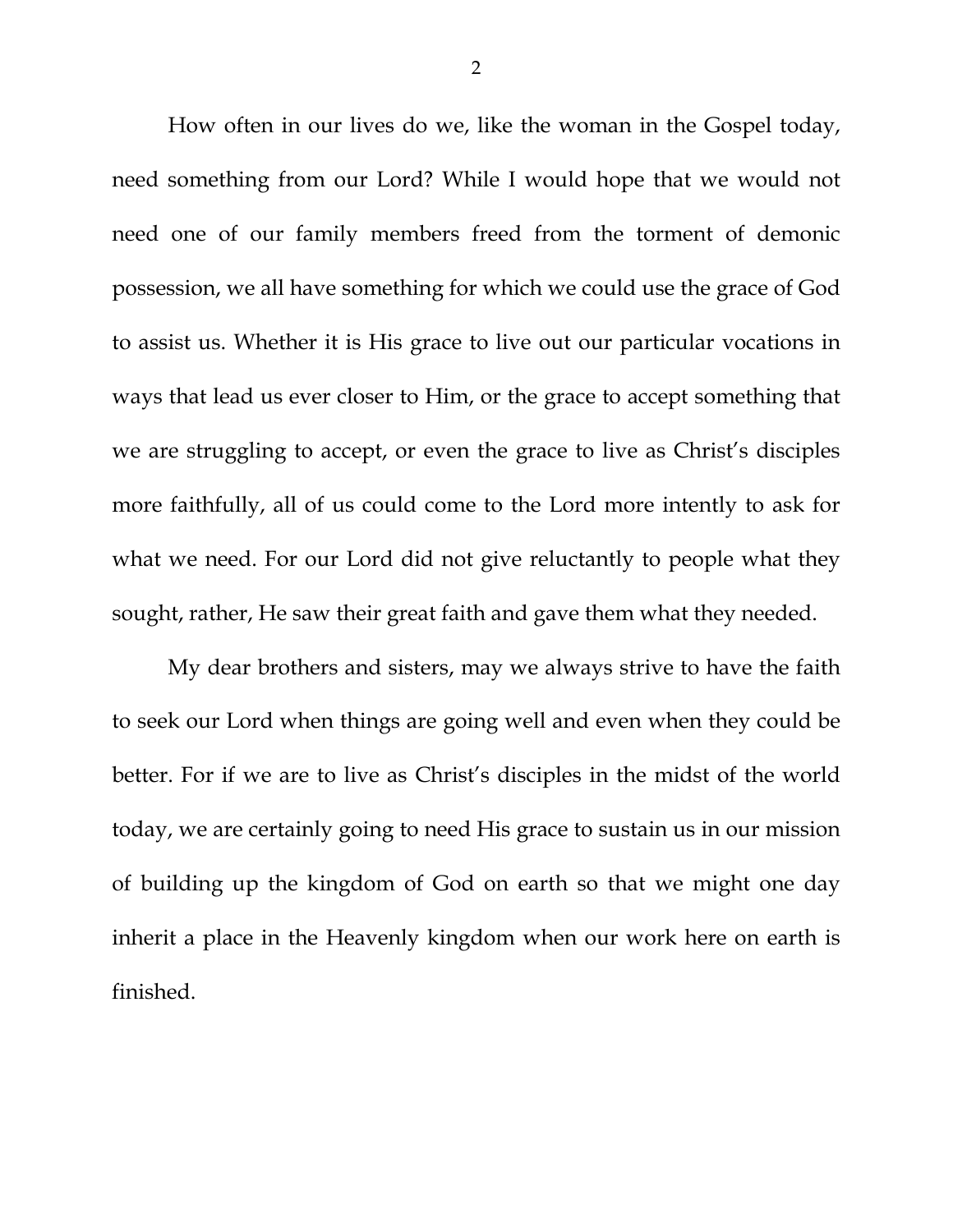Today at this Mass we mark the beginning of a new chapter in the life of Saint Jerome Parish with the Installation of your new Pastor. I am very pleased that Father Laughery has accepted the call to serve as the local shepherd of the Catholic community of faith here at Saint Jerome Parish in Troy and Saint James Parish in Saint Jacob. I am deeply grateful to you, Father Laughery, for the way you have faithfully served the people of our diocese since your ordination. In particular for the past eleven years as the Judicial Vicar of the Diocese and as Pastor of Saint Mary, Visitation of the Blessed Virgin Mary, Sacred Heart and Saint Sebastian Parishes for the past seven years. At the same time, I also wish to express my deep appreciation to Father Alan Hunter, for his dedicated ministry as Pastor of Saint Jerome and Saint James Parishes for the past two years.

Father Laughery will now serve you as pastor in this Third Millennium of Christianity, so I think it is fitting to call to mind a theme suggested by our late Holy Father, the Great Pope Saint John Paul II, in his Apostolic Letter, NOVO MILLENNIO INEUNTE, "On entering the New Millennium," which I quote as follows (nos. 30-31): "First of all, I have no hesitation in saying that all pastoral initiatives must be set in relation to holiness."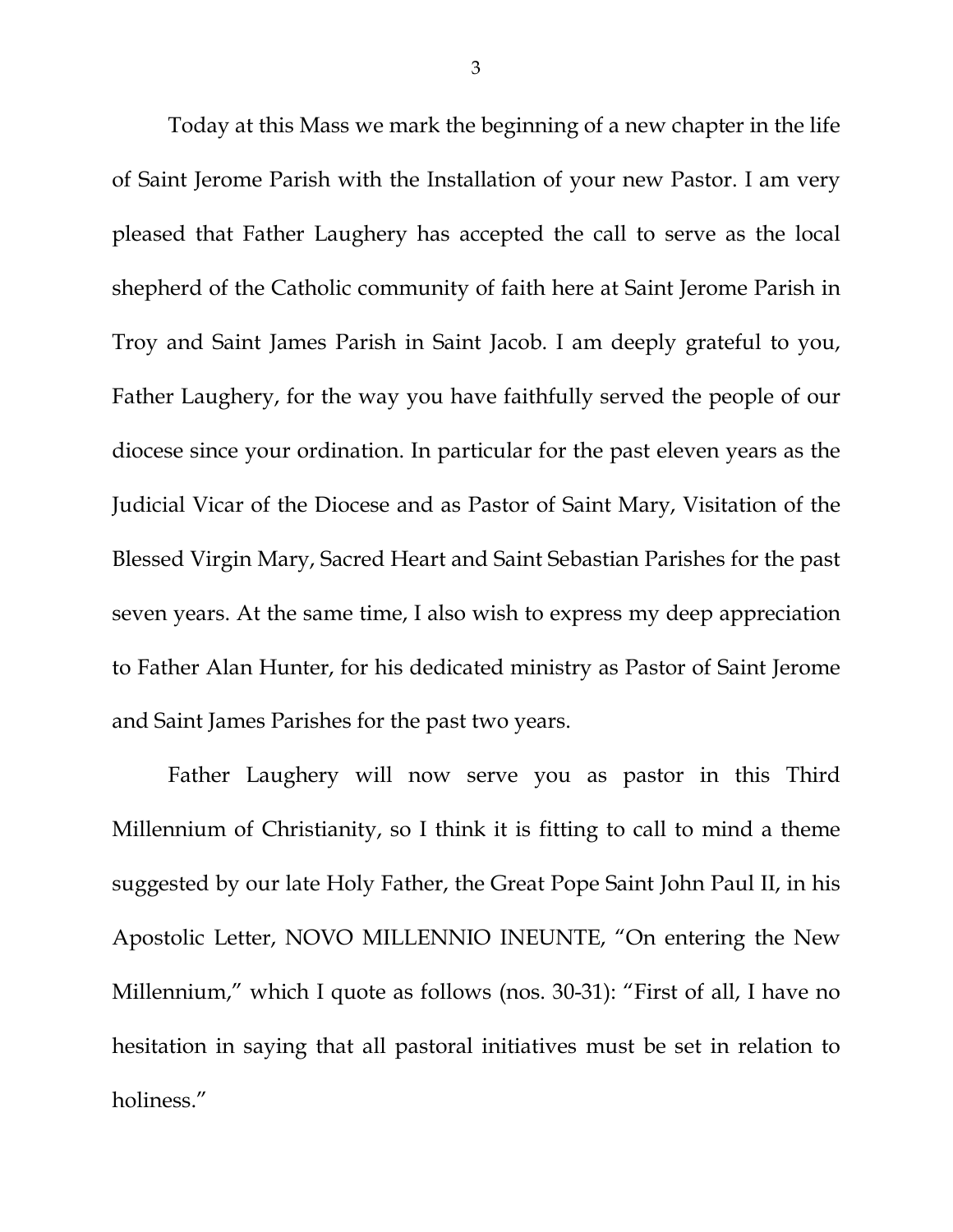We grow in holiness by following Jesus as His disciples. Closely related to the notion of discipleship is the concept of stewardship. In the First Letter of St. Peter, he writes of stewardship in these words: "As each one has received a gift, use it to serve one another as good stewards of God's varied grace."[1](#page-6-0)

In the Fall of 2015, I published my second pastoral letter, entitled, *Ars Crescendi in Dei Gratia*, Latin for "The Art of Growing in God's Grace." In it, I wrote, "The art of growing in God's grace is the key to growth in the Church. Building a culture of growth in the Church starts with inviting people to experience the love of Jesus Christ."

Over the course of the years years leading up to the publication of my pastoral letter, I gave much thought to how we could, as a diocese, begin a process of strategic planning for growth in the Church. The growth envisioned is far more than just a quantitative increase in the number of people or the amount of money available to our parishes and the diocese. It is also essential to ensure that we give significant attention to the quality of our growth as we seek to grow more deeply in holiness.

In my pastoral letter, I said that we must do four things to build a vibrant community of saints: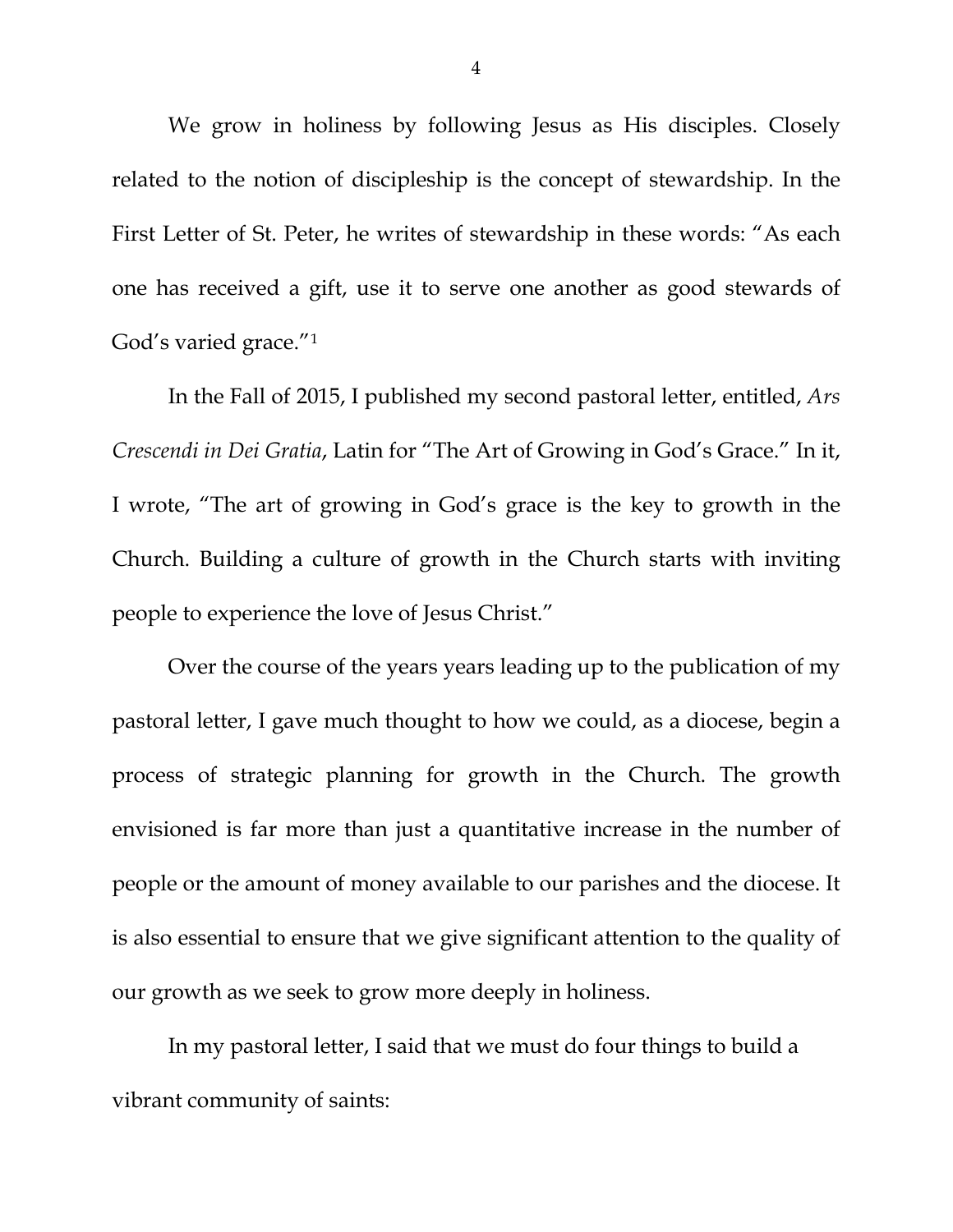1. Invite people to join us in prayer, especially Sunday Mass (hospitality); 2. Study the Bible and learn more about Jesus and our Catholic faith (formation);

3. Provide the sacraments as signs of hope and paths of grace to heaven (prayer); and

4. Serve those in need by practicing charity and justice (service).

The verbs in these four action items correspond to the four pillars of stewardship and discipleship that we have begun talking about in our diocese: hospitality, formation, prayer and service. We can all communicate more broadly the message of invitation.

Through prayer, discernment, and consultation with others, it has become evident that the Lord is inviting us to embrace more fully our call to discipleship out of which necessarily follows a life of stewardship.[2](#page-6-1)

Stewardship recognizes that everything we have comes from God. We are stewards whether we recognize it or not and whether we like it or not. Stewardship from God's perspective is that He has given us gifts to be used not just selfishly for ourselves, but to be shared with others. Becoming a disciple means making an intentional decision to accept the Lord's call to follow Him and live the discipleship and stewardship way of life.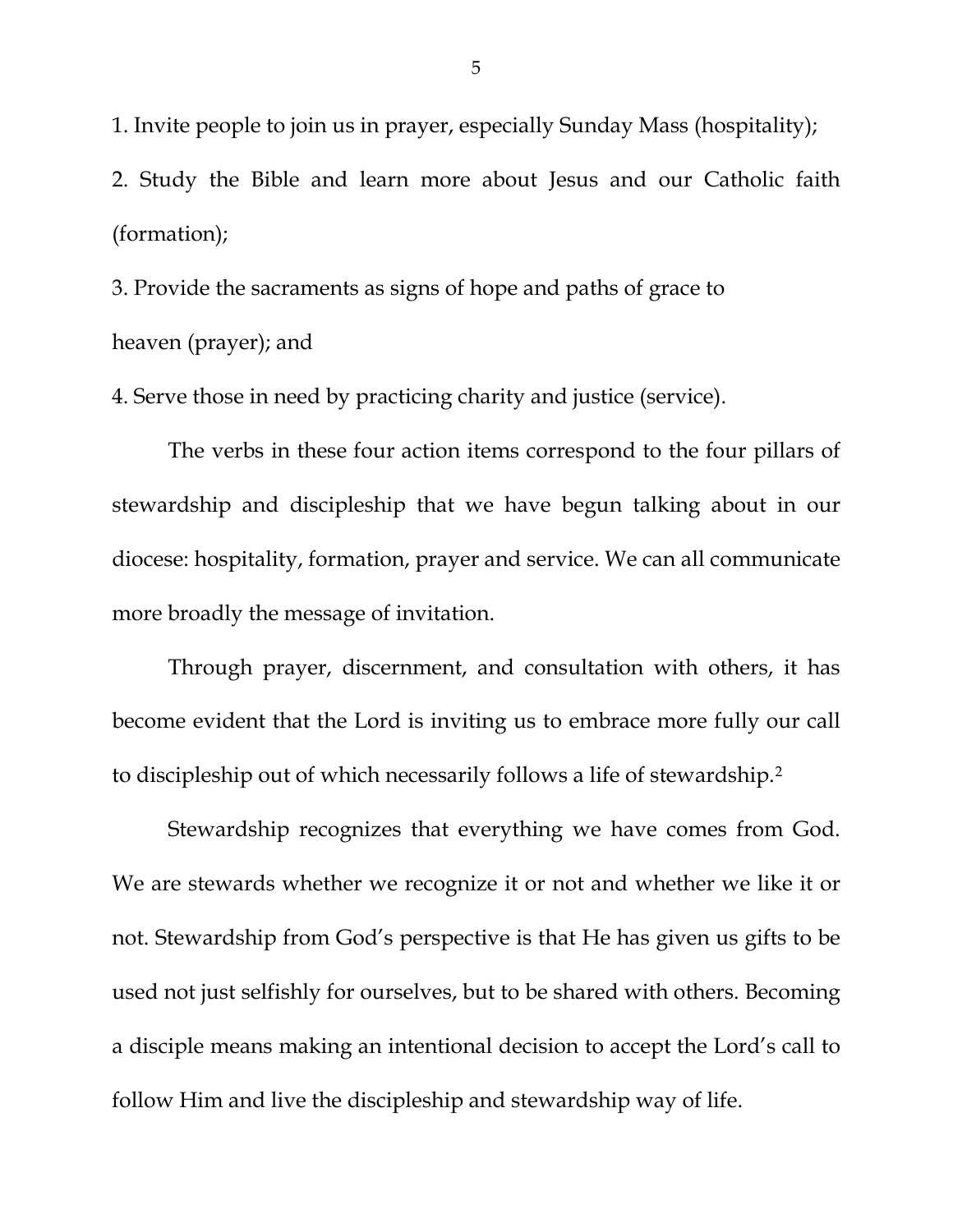I am aware that such a plan for growth is ambitious, but it is one about which I am very optimistic, especially given what this diocese has to offer and the many ways in which various groups are already poised to contribute to that growth. A key group that is essential to this plan for growth is the priests of our diocese, especially our pastors. But they cannot do this alone. They need the help and cooperation of all parishioners. To be able to put into practice the mission of Jesus, we need to be part of a team supporting each other.

Our priests are at the very heart of our journey forward. As Catholics, we rely first and foremost on God's grace. This grace comes to us through the sacraments of the Church of which the priests are the ministers. In a special way, it is the priest who celebrates the Eucharist for us, feeding us with the Bread of Life, nourishing and strengthening us for this journey.

Without the Eucharist, this way of life will never succeed. Without priests, we would not have the Eucharist. Therefore, we need our priests for this journey. I am very grateful for the fidelity with which our priests serve the diocese. They are men committed to the building up of the Kingdom and to the salvation of the souls of those in our diocese and beyond. Their example of tireless dedication is an inspiration to me and to

6